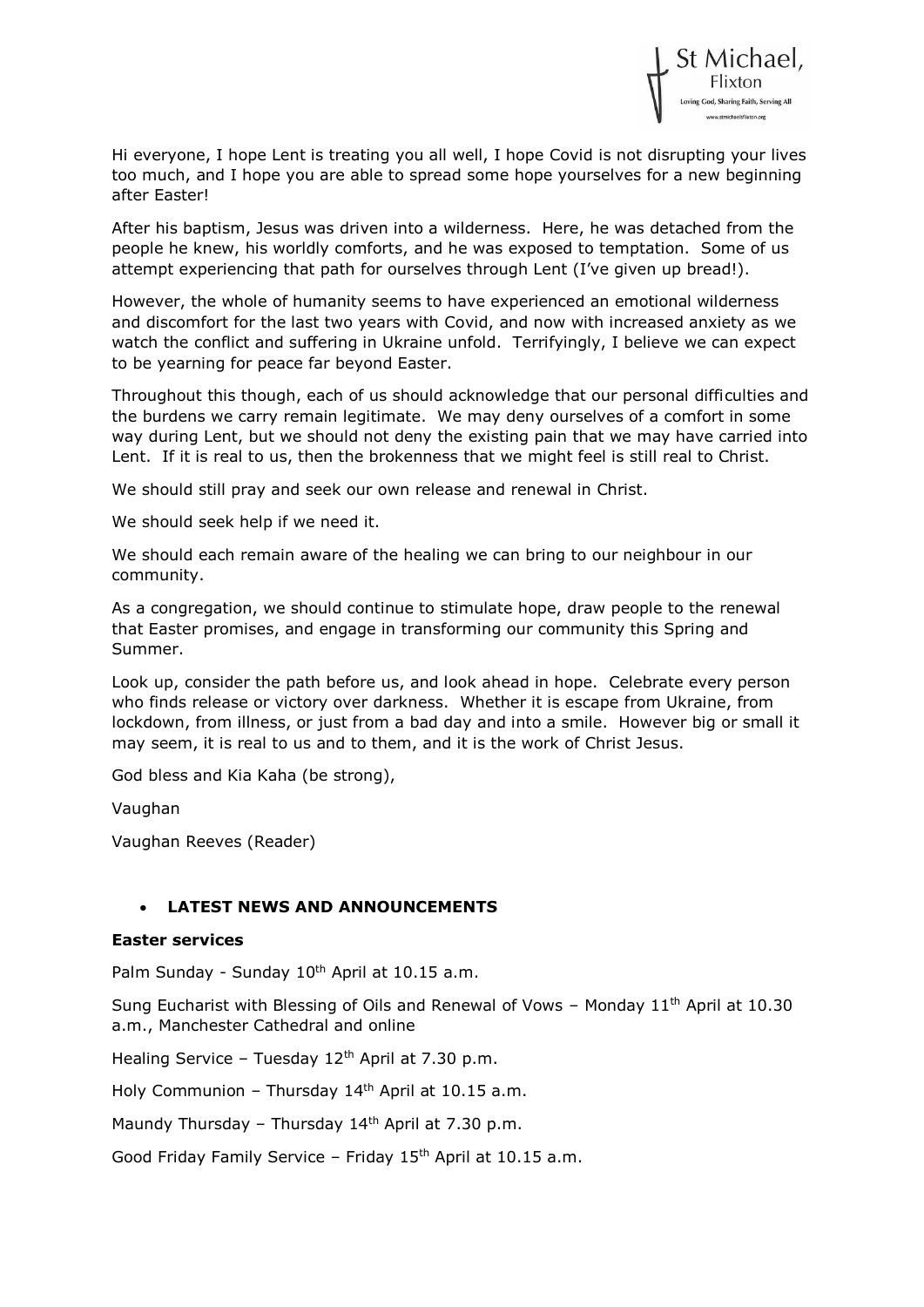An hour at the cross, a quiet service inside our church building  $-$  Friday 15<sup>th</sup> April at 2 p.m.

Easter Vigil - Saturday  $16<sup>th</sup>$  April at 8 p.m.

Easter Day Holy Communion – Sunday  $17<sup>th</sup>$  April at 10.15 a.m.

## **Updated rota for Thursday morning Holy Communion services**

1<sup>st</sup> and 3<sup>rd</sup> Thursday of the month at 10.30 a.m. at St John's, Flixton

2<sup>nd</sup> and 4<sup>th</sup> Thursday of the month at 10.15 a.m. at St Michael's, Flixton

5 th Thursday of the month at 10.30 a.m. St John's, Flixton

### **Flixton Community Choir**

The choir will start rehearsing inside our church building on Tuesday evenings between 7.30 p.m. and 8.30 p.m. on Tuesday  $26<sup>th</sup>$  April. They will then meet on  $3<sup>rd</sup>$ ,  $10<sup>th</sup>$ ,  $17<sup>th</sup>$ and 24<sup>th</sup> May;  $7<sup>th</sup>$ , 14<sup>th</sup>, 21<sup>st</sup>, and 28<sup>th</sup> June; and 5<sup>th</sup> and 12<sup>th</sup> July. Past members and anyone new who would like to join them will be welcomed.

### **Walking Club**

Our Walking Club meets on the first Wednesday of the month inside our church building at 9:30 a.m. Everyone is welcome to join us, whatever your level of mobility. There will be a shorter and longer walk on offer. Initially these will be walks from church, but hopefully in time we will go further afield in cars.

### **Pub Church**

Pub Church takes place on the first Wednesday of each month at 8 p.m. The Church Inn pub is ideally located next door to St Michael's Church. Pub Church is a place to have a drink with friends (whether they be old or new), chat, have a laugh, and share in each other's fellowship.

## • **ST MICHAEL'S CHURCH SERVICES**

### **Family Friendly services**

Our Family Friendly services have restarted again on Mondays during term time only. They begin at 3.40 p.m. to allow as many people to attend following the end of the school day. The church doors will be open from 3.25 p.m. onwards.

### **Family Praise services**

Our monthly Family Praise services are held inside our church building on the first Sunday of the month at 4 p.m.

### **Sunday School**

Parents and children are all welcome to attend starting at 10 a.m. in Church Croft, during term time only. It is an hour's worth of learning and activities which are linked to the services and readings taking place during the main Parish Communion service in Church. Each session lasts for approximately 60 minutes, and the children are brought back into the church building for the end of the service. The parents/guardians of younger children are welcome to stay with their children for the first few weeks of their attendance or until they are settled.